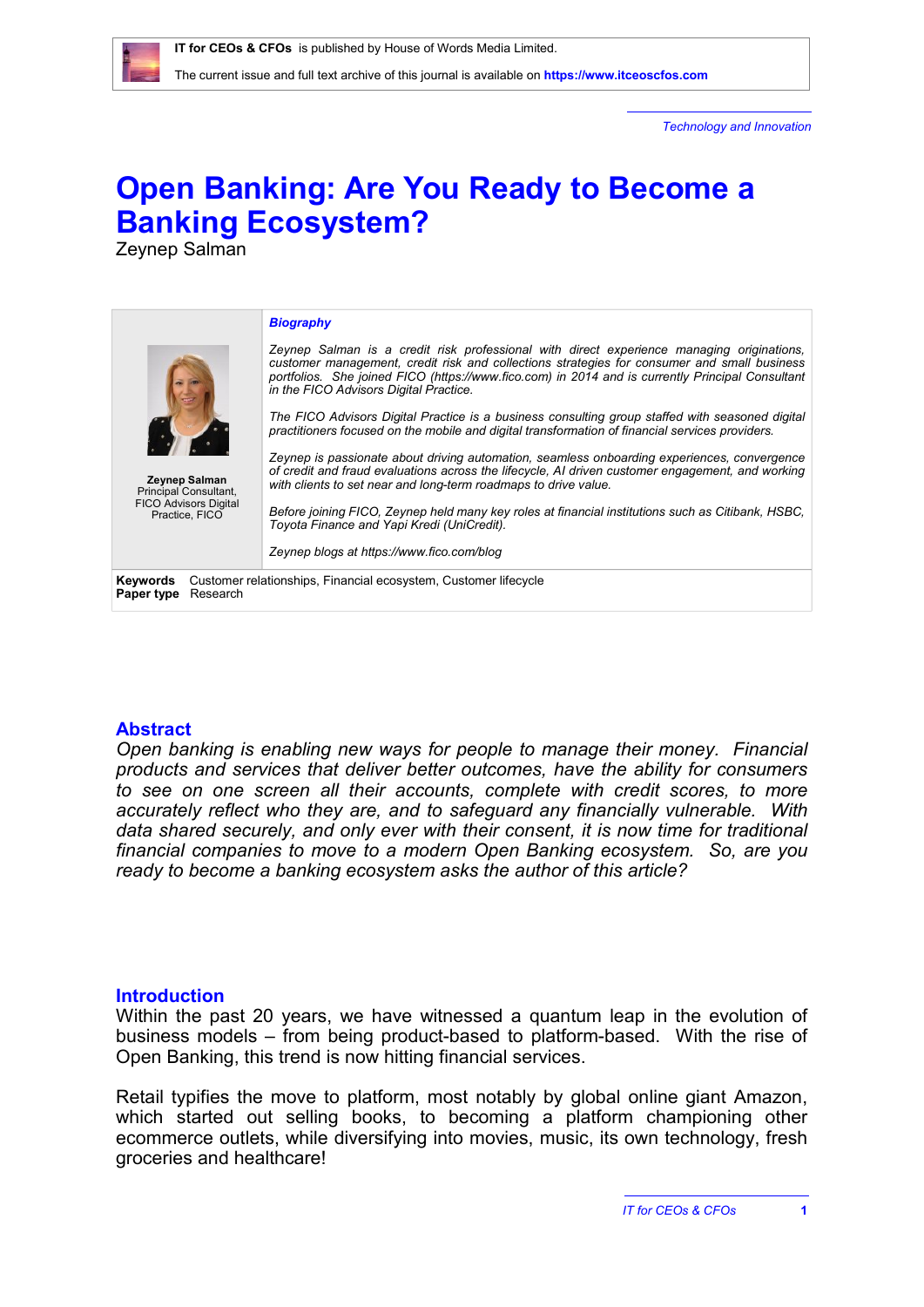

 **IT for CEOs & CFOs** is published by House of Words Media Limited.

The current issue and full text archive of this journal is available on **<https://www.itceoscfos.com>** 

*Technology and Innovation*



Then there was the mobile market. Up until 2007, seven companies shared 99% of global mobile phone profits<sup>1</sup>: Nokia, Samsung, Sony Ericsson, Motorola, LG, RIM and HTC. But 2007 was a tipping point, when Apple launched the iPhone – essentially a smart, user-friendly platform offering a self-contained ecosystem of mobile applications. By 2015, 92% of global profits were being pocketed by Apple<sup>2</sup>. The other seven shared just 8%. Clearly platforms grow profits.



In financial services, the switch to digital financial marketplaces is being driven by the proliferation of fintechs and customer-centric legislation is enabling Open Banking. While banks are in a race to understand the emerging revenue streams existing customers offer, fintechs are using Open Banking to reach new, younger and digitally savvy demographics.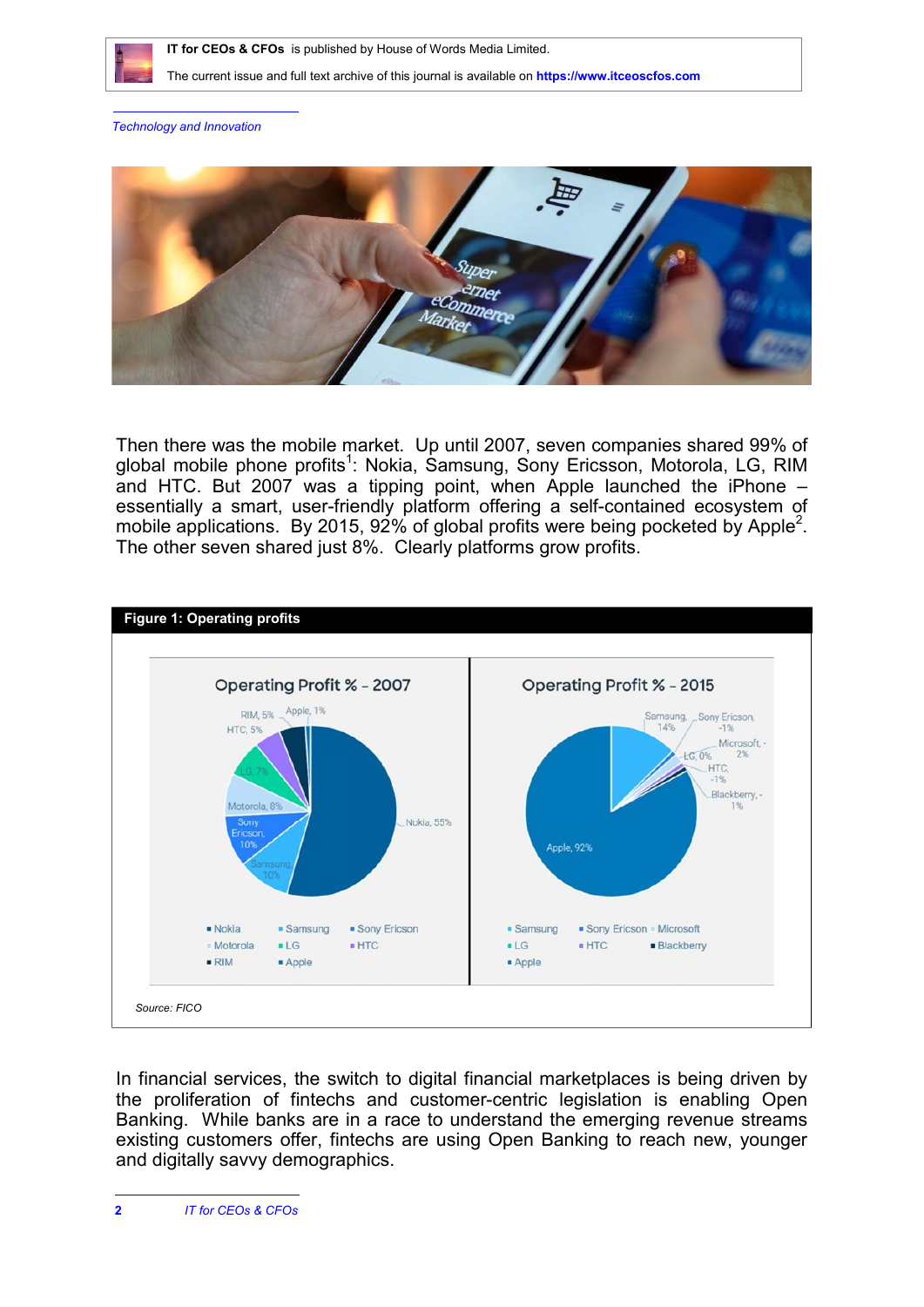

The current issue and full text archive of this journal is available on **<https://www.itceoscfos.com>** 

*Technology and Innovation*

We are now in the era of Open Banking. The winners will be providers offering a platform showcasing a mix of in-demand products and services that go far beyond customers' traditional financial needs.

In a 2019 Accenture poll<sup>3</sup>, the vast majority (88%) of executives from 120 global banks said emerging ecosystems would change the bank-customer relationship forever.



# **Are you ready?**

Building a successful ecosystem is no mean feat. Having determined the key customer segments to focus on, identified how to get the maximum value from your platform, and designed a multi-year strategy and operating model, there is also the tricky question of analyzing the technological capabilities your ecosystem needs.

- **Data ingestion** Data feeding your ecosystem will come from numerous sources and multiple formats. Can you access all internal data regardless of its location or format? Differing customer activities happening right now need to be captured to trigger and inform real-time decisions. Are you able to accurately capture real-time, streamed data?
- **Use of external data** Several third-party data providers and partners can be plugged into your ecosystem. Are you able to access, gather and transform valuable external data to help drive appropriate real-time customer decisions?
- **Characteristic library** Success hinges on creating predictive characteristics from the ecosystem's available data and turning them into usable insight to offer the right customer decisions at the right time. How quickly are you able to do this today?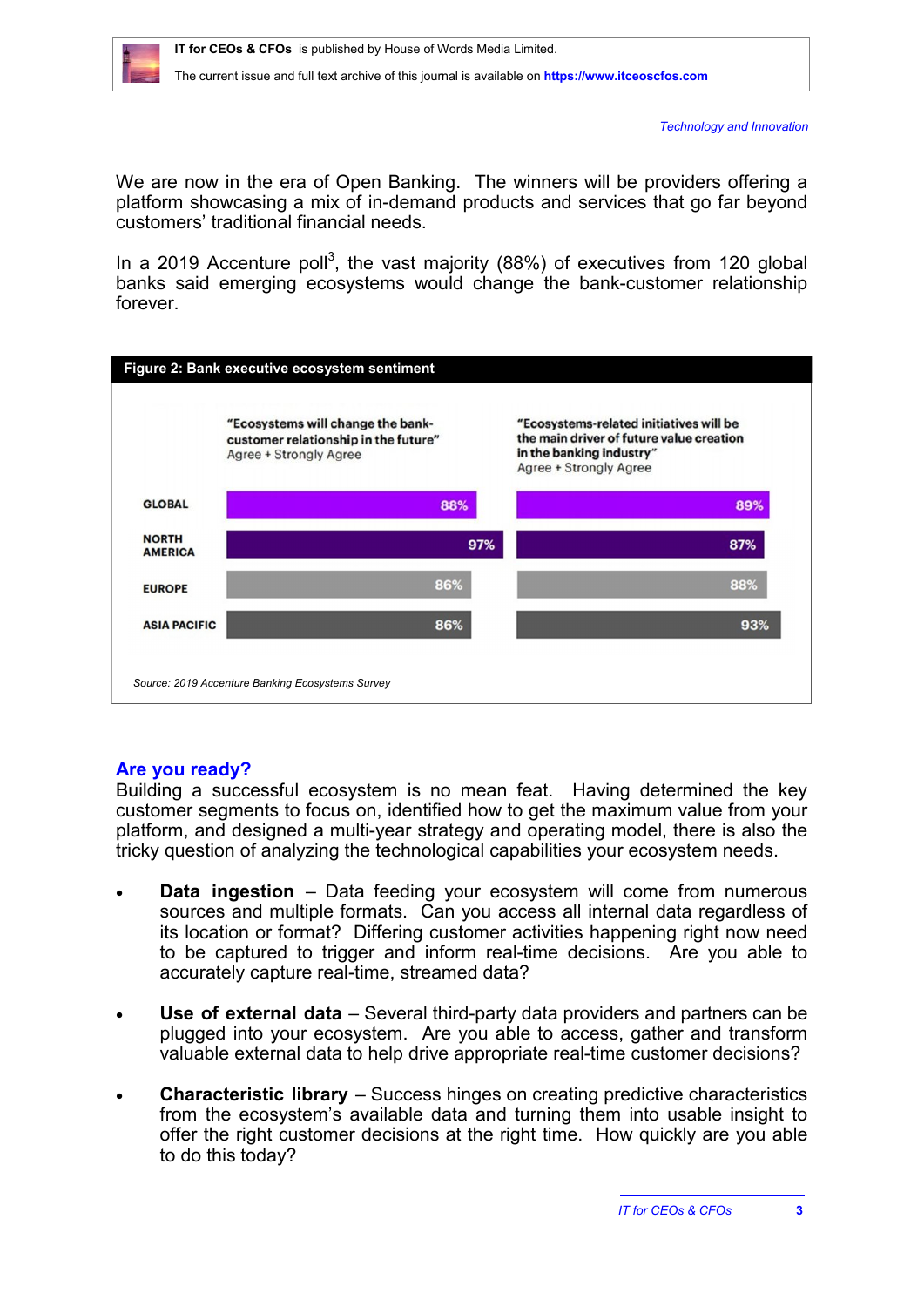

 **IT for CEOs & CFOs** is published by House of Words Media Limited.

The current issue and full text archive of this journal is available on **<https://www.itceoscfos.com>** 

### *Technology and Innovation*



- **Microservices** As business users in your ecosystem gather and enrich data to develop analytical models, models will need to be refined and operationalized to deliver appropriate customer decisions – across credit, risk, fraud and other decisions. For example, is application fraud or suspicious behaviour being flagged up accurately?
- **Data orchestration** At any given moment, numerous complex decisions between business users and partners will be underway and will need to be understood. Are you able to accurately visualize and understand the complex decision-making processes?
- **Data governance and reporting** Naturally, there will be high volumes of data transactions constantly underway within the ecosystem. Complex automated decisions are being made in fractions of a second, constantly challenging your ability to leverage and track streamed data. Do you have a robust tracking repository for reporting data across ecosystem users?
- **Business authoring** Ecosystems within other sectors often have authoring environments shared with fellow commercial partners. They are kept open to any ecosystem member so that they can add new capabilities and activities to the ecosystem. Are your non-technical users able to create decision services? Are you able to test and verify new business authoring rules before deploying into production?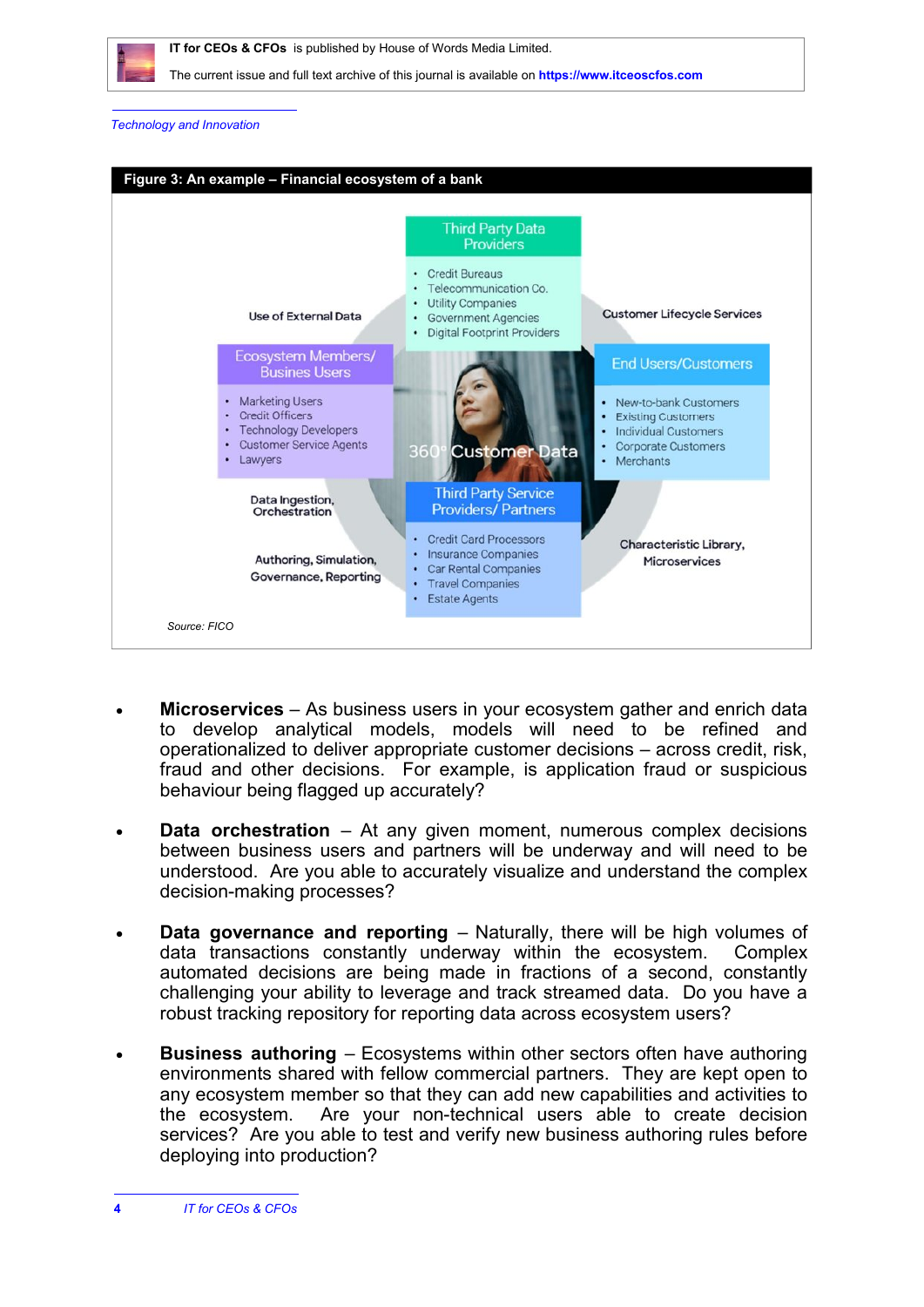*Technology and Innovation*

- **Simulating business outcomes** Before accepting a new partner or adding a new component, understanding its potential impact on the ecosystem users is vital. Can you create differing scenarios and apply 'what-if' analysis to understand the impact?
- **Customer lifecycle services on a single platform** Assuming your ecosystem is built to mainly focus on the financial needs of your customers, it's likely to be a marketplace for banking services, insurance, car rental, home ownership, travel money and more. But an equally accurate understanding and 360-degree view of customer data, including demographics, payment behaviour, spending, location, activity, or favoured device, are all vital in providing timely, personalized and precise customer decisions. Offers can underpin the marketing of a new product/service, new financing, expansion of a new credit line, delinquency management, or fraud prevention, right across the customer lifecycle. But can you consistently provide the right collaborative and efficient approach across separate teams? Are they siloed, or can they get access to the same level of data to continually offer the best customer decision?

Using these capabilities and partnering, financial institutions can add an endless series of services and products into their ecosystem in order to further engage with their customers and drive more value. One idea can be to start covering the basic needs of a typical human life cycle:

| Figure 4: A typical human life cycle | 111<br>111                                                                                                                               |                                                                                                                       |                                                                                                                             |                                                                                                         |                                                                                                                                                 |                                                                                                                                     |                                                                                                                                  |
|--------------------------------------|------------------------------------------------------------------------------------------------------------------------------------------|-----------------------------------------------------------------------------------------------------------------------|-----------------------------------------------------------------------------------------------------------------------------|---------------------------------------------------------------------------------------------------------|-------------------------------------------------------------------------------------------------------------------------------------------------|-------------------------------------------------------------------------------------------------------------------------------------|----------------------------------------------------------------------------------------------------------------------------------|
| <b>Customer Needs</b>                | <b>Education Loan</b><br><b>Exam Prep</b><br><b>First Saving</b>                                                                         | <b>Student Loan</b><br><b>College</b><br><b>Selection</b><br><b>Sports</b>                                            | <b>Backpacking</b><br><b>Travel</b><br><b>New Skills</b>                                                                    | Find a Job<br><b>Rent a House</b><br><b>First Car</b>                                                   | Wedding<br><b>Plan</b><br>Honeymoon<br><b>First Home</b>                                                                                        | <b>Baby</b><br><b>Shopping</b><br><b>Maternity</b><br>Leave<br><b>Health</b><br>Insurance                                           | <b>Retirement</b><br>Plan<br><b>New Hobbies</b><br>Move house                                                                    |
| Ecosystem Components                 | <b>Banks</b><br><b>Tutoring</b><br><b>Companies</b><br><b>Start collecting</b><br>customer<br>information via<br>first saving<br>account | <b>Banks</b><br><b>School finder</b><br>websites<br><b>Car Rental</b><br>companies<br>Student<br><b>Clubs</b><br>Gyms | <b>Banks</b><br><b>Travel</b><br><b>Agencies</b><br>Insurance<br><b>Companies</b><br>Course<br>Provider<br><b>Companies</b> | <b>Banks</b><br>Job Search<br><b>Companies</b><br>Estate<br><b>Agents</b><br><b>Car Dealers</b><br>Gyms | <b>Banks</b><br>Wedding<br><b>Organizers</b><br><b>Retailers for</b><br>Shopping<br><b>Travel</b><br><b>Agencies</b><br>Estate<br><b>Agents</b> | <b>Banks</b><br><b>Hospitals</b><br><b>Retailers for</b><br>Shopping<br>Party<br><b>Organizers</b><br>Insurance<br><b>Companies</b> | <b>Banks</b><br>Pension<br><b>Companies</b><br>Course<br><b>Providers</b><br><b>Estate</b><br><b>Agents</b><br><b>Care Homes</b> |

For further inspiration for what you may require designing your own ecosystem, I recommend exploring some early trials from different markets at BBVA's Valora<sup>4</sup>,